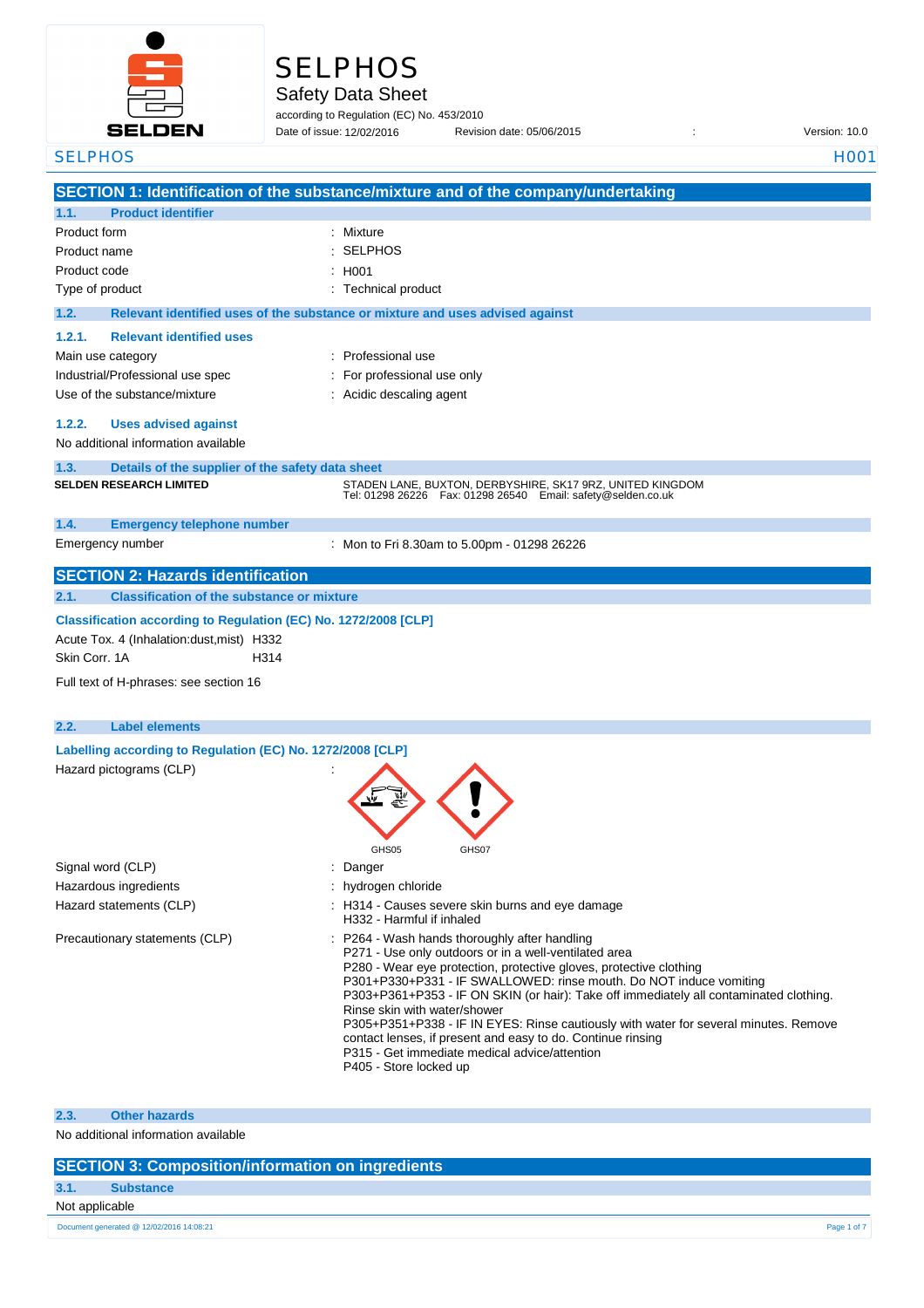according to Regulation (EC) No. 453/2010

#### **3.2. Mixture**

| <b>Name</b>                                                             | <b>Product identifier</b>                                             | $\frac{9}{6}$ | <b>Classification according to</b><br>Directive 67/548/EEC | <b>Classification according to</b><br><b>Regulation (EC) No.</b><br>1272/2008 [CLP] |
|-------------------------------------------------------------------------|-----------------------------------------------------------------------|---------------|------------------------------------------------------------|-------------------------------------------------------------------------------------|
| hydrogen chloride                                                       | (CAS No) 7647-01-0<br>(EC no) 231-595-7<br>(EC index no) 017-002-00-2 | $5 - 15$      | T: R23<br>C: R35                                           | Press, Gas<br>Acute Tox. 3 (Inhalation), H331<br>Skin Corr. 1A, H314                |
| Oxirane, 2-methyl-, polymer with oxirane,<br>mono(2-propylheptyl) ether | (CAS No) Polymer DT03                                                 | $1 - 5$       | Xn: R22<br>Xi: R41                                         | Acute Tox. 4 (Oral), H302<br>Eye Dam. 1, H318                                       |
| phosphoric acid  %, orthophosphoric<br>$\alpha$ cid $\ldots$ %          | (CAS No) 7664-38-2<br>(EC no) 231-633-2<br>(EC index no) 015-011-00-6 | $1 - 5$       | C: R34                                                     | Skin Corr. 1B, H314                                                                 |

Full text of R- and H-phrases: see section 16

| <b>SECTION 4: First aid measures</b>                                               |                                                                                                                                     |
|------------------------------------------------------------------------------------|-------------------------------------------------------------------------------------------------------------------------------------|
| <b>Description of first aid measures</b><br>4.1.                                   |                                                                                                                                     |
| First-aid measures general                                                         | Get medical advice/attention if you feel unwell.                                                                                    |
| First-aid measures after inhalation                                                | Remove person to fresh air and keep comfortable for breathing.                                                                      |
| First-aid measures after skin contact                                              | Wash with plenty of soap and water. Take off immediately all contaminated clothing and wash it<br>before reuse.                     |
| First-aid measures after eye contact                                               | Immediately rinse with water for a prolonged period while holding the eyelids wide open. Get<br>immediate medical advice/attention. |
| First-aid measures after ingestion                                                 | Do NOT induce vomiting. Rinse mouth. Drink plenty of water. Get medical advice/attention.                                           |
| 4.2.<br>Most important symptoms and effects, both acute and delayed                |                                                                                                                                     |
| Symptoms/injuries after inhalation                                                 | May cause respiratory irritation.                                                                                                   |
| Symptoms/injuries after skin contact                                               | Burns.                                                                                                                              |
| Symptoms/injuries after eye contact                                                | Causes serious eye damage.                                                                                                          |
| Symptoms/injuries after ingestion                                                  | Burns.                                                                                                                              |
| 4.3.<br>Indication of any immediate medical attention and special treatment needed |                                                                                                                                     |
| Treat symptomatically.                                                             |                                                                                                                                     |
| <b>SECTION 5: Firefighting measures</b>                                            |                                                                                                                                     |
| <b>Extinguishing media</b><br>5.1.                                                 |                                                                                                                                     |
| Suitable extinguishing media                                                       | : Carbon dioxide. Dry powder. Foam.                                                                                                 |
| 5.2.<br>Special hazards arising from the substance or mixture                      |                                                                                                                                     |
| Hazardous decomposition products in case of<br>fire                                | : Corrosive vapours.                                                                                                                |
| 5.3.<br><b>Advice for firefighters</b>                                             |                                                                                                                                     |
| No additional information available                                                |                                                                                                                                     |
| <b>SECTION 6: Accidental release measures</b>                                      |                                                                                                                                     |
| Personal precautions, protective equipment and emergency procedures<br>6.1.        |                                                                                                                                     |
| 6.1.1.<br>For non-emergency personnel                                              |                                                                                                                                     |
| <b>Emergency procedures</b>                                                        | : Evacuate unnecessary personnel.                                                                                                   |
|                                                                                    |                                                                                                                                     |
| 6.1.2.<br>For emergency responders                                                 |                                                                                                                                     |
| Protective equipment                                                               | : Use personal protective equipment as required.                                                                                    |
| 6.2.<br><b>Environmental precautions</b>                                           |                                                                                                                                     |
| Avoid release to the environment.                                                  |                                                                                                                                     |
| 6.3.<br>Methods and material for containment and cleaning up                       |                                                                                                                                     |
| For containment                                                                    | : Collect spillage.                                                                                                                 |
| Methods for cleaning up                                                            | : Soak up spills with inert solids, such as clay or diatomaceous earth as soon as possible.                                         |
| <b>Reference to other sections</b><br>6.4.                                         |                                                                                                                                     |
|                                                                                    | For further information refer to section 8: "Exposure controls/personal protection". For further information refer to section 13.   |
| <b>SECTION 7: Handling and storage</b>                                             |                                                                                                                                     |
| <b>Precautions for safe handling</b><br>7.1.                                       |                                                                                                                                     |
| Precautions for safe handling                                                      | : Avoid contact with skin and eyes.                                                                                                 |
| Hygiene measures                                                                   | Do not eat, drink or smoke when using this product.                                                                                 |
|                                                                                    |                                                                                                                                     |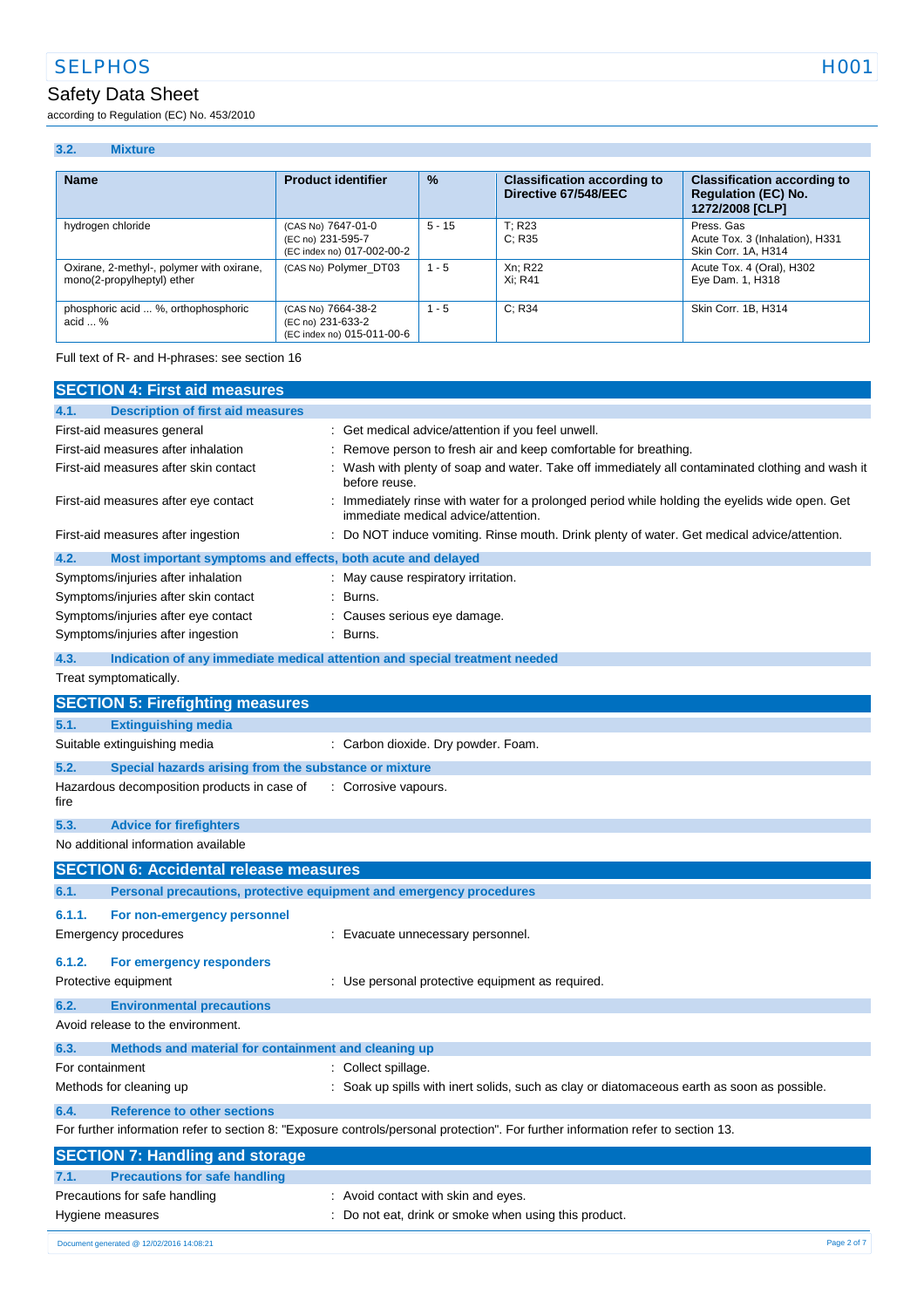according to Regulation (EC) No. 453/2010

| 7.2.                       | Conditions for safe storage, including any incompatibilities |  |                                                                   |
|----------------------------|--------------------------------------------------------------|--|-------------------------------------------------------------------|
|                            | <b>Technical measures</b>                                    |  | : Does not require any specific or particular technical measures. |
|                            | Storage conditions                                           |  | : Keep container closed when not in use.                          |
|                            | Incompatible products                                        |  | : Strong bases. Oxidizing agent.                                  |
|                            | Incompatible materials                                       |  | : Metals.                                                         |
| Special rules on packaging |                                                              |  | Keep only in original container.                                  |
| 7.3.                       | Specific end use(s)                                          |  |                                                                   |

No additional information available

#### **SECTION 8: Exposure controls/personal protection**

#### **8.1. Control parameters**

No additional information available

#### **8.2. Exposure controls**

Materials for protective clothing : Safety boots. PICM008

Hand protection **in the contract of the contract of the contract of the contract of the contract of the contract of the contract of the contract of the contract of the contract of the contract of the contract of the contra** 

- 
- 
- Eye protection  $\qquad \qquad$ : Safety glasses
- Skin and body protection **in the suitable protective clothing** : Wear suitable protective clothing

Respiratory protection : Not required for normal conditions of use



### **SECTION 9: Physical and chemical properties**

| 9.1.                      | Information on basic physical and chemical properties |  |                   |
|---------------------------|-------------------------------------------------------|--|-------------------|
| Physical state            |                                                       |  | Liquid            |
| Appearance                |                                                       |  | Liquid.           |
| Colour                    |                                                       |  | red.              |
| Odour                     |                                                       |  | acidic.           |
| Odour threshold           |                                                       |  | No data available |
| рH                        |                                                       |  | 1                 |
|                           | Relative evaporation rate (butylacetate=1)            |  | No data available |
| Melting point             |                                                       |  | No data available |
| Freezing point            |                                                       |  | No data available |
| Boiling point             |                                                       |  | No data available |
| Flash point               |                                                       |  | No data available |
| Auto-ignition temperature |                                                       |  | No data available |
| Decomposition temperature |                                                       |  | No data available |
| Flammability (solid, gas) |                                                       |  | No data available |
| Vapour pressure           |                                                       |  | No data available |
|                           | Relative vapour density at 20 °C                      |  | No data available |
| Relative density          |                                                       |  | 1.06              |
| Solubility                |                                                       |  | No data available |
| Log Pow                   |                                                       |  | No data available |
|                           | Viscosity, kinematic                                  |  | No data available |
| Viscosity, dynamic        |                                                       |  | No data available |
| Explosive properties      |                                                       |  | No data available |
| Oxidising properties      |                                                       |  | No data available |
| <b>Explosive limits</b>   |                                                       |  | No data available |

#### **9.2. Other information**

No additional information available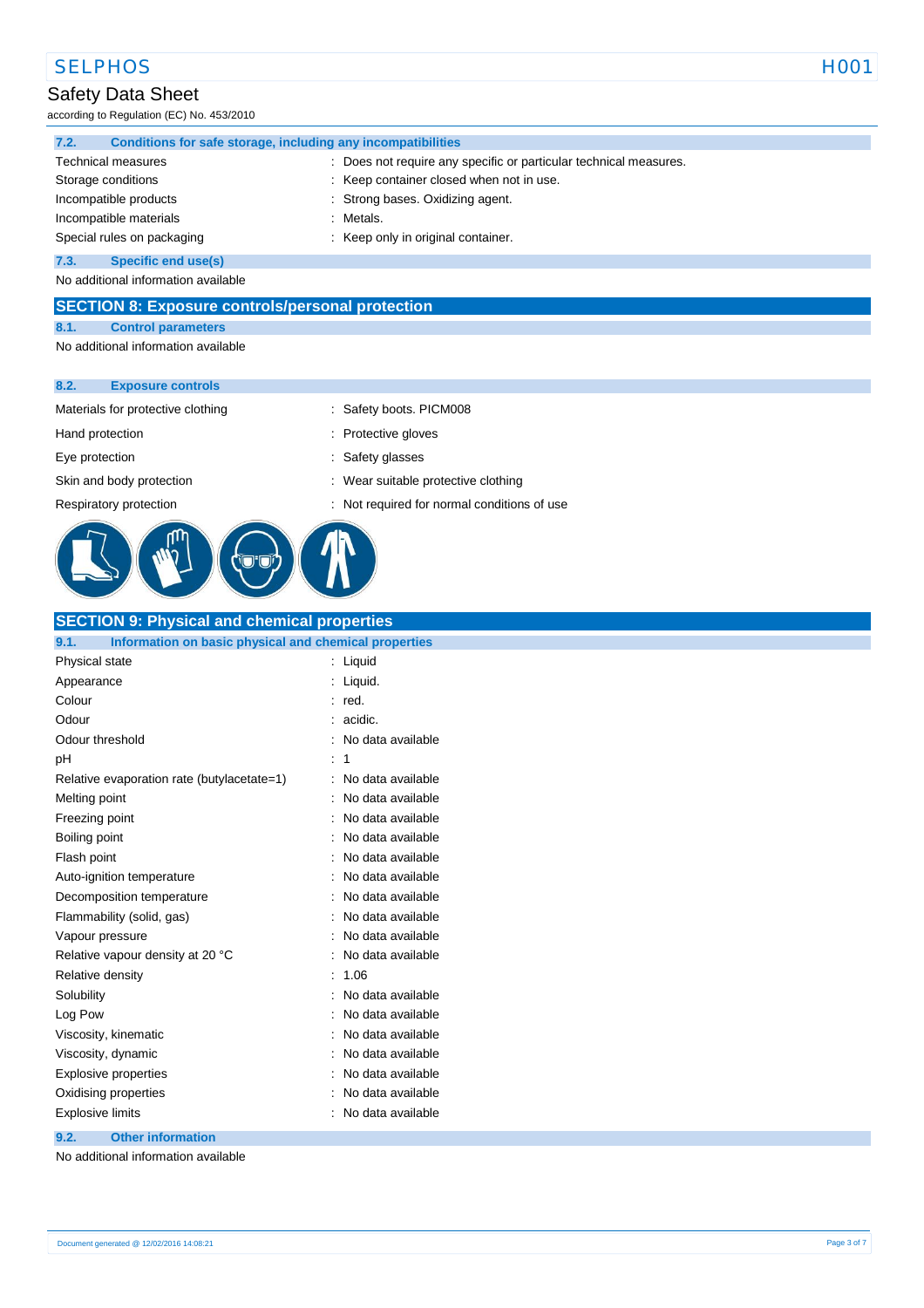according to Regulation (EC) No. 453/2010

|         | <b>SECTION 10: Stability and reactivity</b> |
|---------|---------------------------------------------|
| 10.1.   | <b>Reactivity</b>                           |
|         | No additional information available         |
| 10.2.   | <b>Chemical stability</b>                   |
|         | Stable under normal conditions.             |
| 10.3.   | <b>Possibility of hazardous reactions</b>   |
|         | No additional information available         |
| 10.4.   | <b>Conditions to avoid</b>                  |
|         | No additional information available         |
| 10.5.   | <b>Incompatible materials</b>               |
| metals. |                                             |
| 10.6.   | <b>Hazardous decomposition products</b>     |

No additional information available

| <b>SECTION 11: Toxicological information</b>          |                                            |  |
|-------------------------------------------------------|--------------------------------------------|--|
| 11.1.<br>Information on toxicological effects         |                                            |  |
| Acute toxicity                                        | Inhalation: dust/mist: Harmful if inhaled. |  |
| ATE CLP (dust, mist)                                  | 4.835 mg/l/4h                              |  |
| Skin corrosion/irritation                             | : Causes severe skin burns and eye damage. |  |
|                                                       | pH: 1                                      |  |
| Serious eye damage/irritation                         | Serious eye damage, category 1, implicit   |  |
|                                                       | pH: 1                                      |  |
| Respiratory or skin sensitisation                     | Not classified                             |  |
| Germ cell mutagenicity                                | : Not classified                           |  |
| Carcinogenicity                                       | Not classified                             |  |
| Reproductive toxicity                                 | Not classified                             |  |
| Specific target organ toxicity (single exposure)      | : Not classified                           |  |
| Specific target organ toxicity (repeated<br>exposure) | : Not classified                           |  |
| Aspiration hazard                                     | : Not classified                           |  |

### **SECTION 12: Ecological information**

| 12.1.<br><b>Toxicity</b>                                                            |                   |  |  |
|-------------------------------------------------------------------------------------|-------------------|--|--|
| Oxirane, 2-methyl-, polymer with oxirane, mono(2-propylheptyl) ether (Polymer_DT03) |                   |  |  |
| LC50 fishes 1                                                                       | $> 10 - 100$ mg/l |  |  |
| EC50 Daphnia 1                                                                      | $> 10 - 100$ mg/l |  |  |
| ErC50 (other aquatic plants)                                                        | $> 10 - 100$ mg/l |  |  |
| 12.2.<br><b>Persistence and degradability</b>                                       |                   |  |  |
|                                                                                     |                   |  |  |
| No additional information available                                                 |                   |  |  |
| 12.3.<br><b>Bioaccumulative potential</b>                                           |                   |  |  |
| No additional information available                                                 |                   |  |  |
| 12.4.<br><b>Mobility in soil</b>                                                    |                   |  |  |
| No additional information available                                                 |                   |  |  |
| <b>Results of PBT and vPvB assessment</b>                                           |                   |  |  |
| 12.5.                                                                               |                   |  |  |
| No additional information available                                                 |                   |  |  |
| 12.6.<br><b>Other adverse effects</b>                                               |                   |  |  |
| No additional information available                                                 |                   |  |  |
| <b>SECTION 13: Disposal considerations</b>                                          |                   |  |  |
| <b>Waste treatment methods</b><br>13.1.                                             |                   |  |  |
| No additional information available                                                 |                   |  |  |
|                                                                                     |                   |  |  |
| <b>SECTION 14: Transport information</b>                                            |                   |  |  |
| In accordance with ADR / RID / IMDG / IATA / ADN                                    |                   |  |  |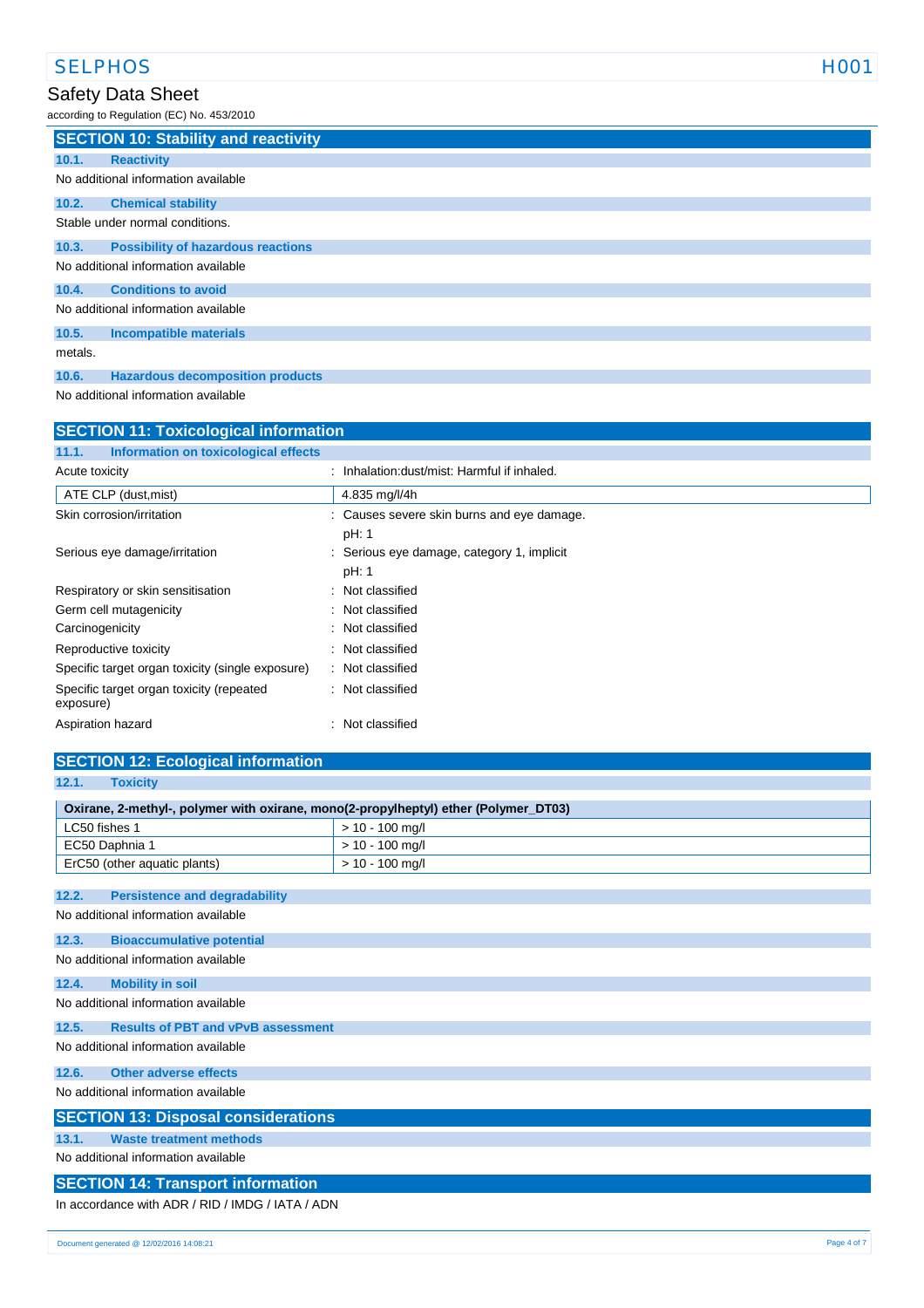| <b>SELPHOS</b>                                                                                                                                                            | H <sub>001</sub>                                                                                                                                                                                                                                                                                                               |
|---------------------------------------------------------------------------------------------------------------------------------------------------------------------------|--------------------------------------------------------------------------------------------------------------------------------------------------------------------------------------------------------------------------------------------------------------------------------------------------------------------------------|
| Safety Data Sheet<br>according to Regulation (EC) No. 453/2010                                                                                                            |                                                                                                                                                                                                                                                                                                                                |
| <b>UN number</b><br>14.1.                                                                                                                                                 |                                                                                                                                                                                                                                                                                                                                |
| UN-No. (ADR)<br>UN-No. (IMDG)<br>UN-No.(IATA)                                                                                                                             | : 3264<br>: 3264<br>: 3264                                                                                                                                                                                                                                                                                                     |
| 14.2.<br><b>UN proper shipping name</b>                                                                                                                                   |                                                                                                                                                                                                                                                                                                                                |
| Proper Shipping Name (ADR)<br>Proper Shipping Name (IMDG)<br>Proper Shipping Name (IATA)<br>Transport document description (ADR)<br>Transport document description (IMDG) | : CORROSIVE LIQUID, ACIDIC, INORGANIC, N.O.S.<br>: CORROSIVE LIQUID, ACIDIC, INORGANIC, N.O.S.<br>: CORROSIVE LIQUID, ACIDIC, INORGANIC, N.O.S.<br>: UN 3264 CORROSIVE LIQUID, ACIDIC, INORGANIC, N.O.S. (HYDROCHLORIC ACID,<br>PHOSPHORIC ACID), 8, III, (E)<br>: UN 3264 CORROSIVE LIQUID, ACIDIC, INORGANIC, N.O.S., 8, III |
| 14.3.<br><b>Transport hazard class(es)</b>                                                                                                                                |                                                                                                                                                                                                                                                                                                                                |
| <b>ADR</b><br>Transport hazard class(es) (ADR)<br>Danger labels (ADR)                                                                                                     | $\therefore$ 8<br>$\therefore$ 8                                                                                                                                                                                                                                                                                               |
|                                                                                                                                                                           |                                                                                                                                                                                                                                                                                                                                |
| <b>IMDG</b>                                                                                                                                                               |                                                                                                                                                                                                                                                                                                                                |
| Transport hazard class(es) (IMDG)<br>Danger labels (IMDG)                                                                                                                 | $\therefore$ 8<br>$\therefore$ 8                                                                                                                                                                                                                                                                                               |
|                                                                                                                                                                           |                                                                                                                                                                                                                                                                                                                                |
| <b>IATA</b>                                                                                                                                                               |                                                                                                                                                                                                                                                                                                                                |
| Transport hazard class(es) (IATA)<br>Hazard labels (IATA)                                                                                                                 | $\therefore$ 8<br>: 8                                                                                                                                                                                                                                                                                                          |
|                                                                                                                                                                           |                                                                                                                                                                                                                                                                                                                                |
| 14.4.<br><b>Packing group</b>                                                                                                                                             |                                                                                                                                                                                                                                                                                                                                |
| Packing group (ADR)                                                                                                                                                       | $\lesssim 10$                                                                                                                                                                                                                                                                                                                  |
| Packing group (IMDG)<br>Packing group (IATA)                                                                                                                              | : $\mathbf{III}$<br>$\pm$ 111                                                                                                                                                                                                                                                                                                  |
| 14.5.<br><b>Environmental hazards</b>                                                                                                                                     |                                                                                                                                                                                                                                                                                                                                |
| Dangerous for the environment                                                                                                                                             | : No                                                                                                                                                                                                                                                                                                                           |
| Marine pollutant<br>Other information                                                                                                                                     | : No<br>: No supplementary information available                                                                                                                                                                                                                                                                               |
| 14.6.<br><b>Special precautions for user</b>                                                                                                                              |                                                                                                                                                                                                                                                                                                                                |

#### **- Overland transport** Classification code (ADR) : C1 Special provisions (ADR)  $\qquad \qquad$  : 274 Limited quantities (ADR) : 5L Excepted quantities (ADR) : E1 Packing instructions (ADR) : P001, IBC03, LP01, R001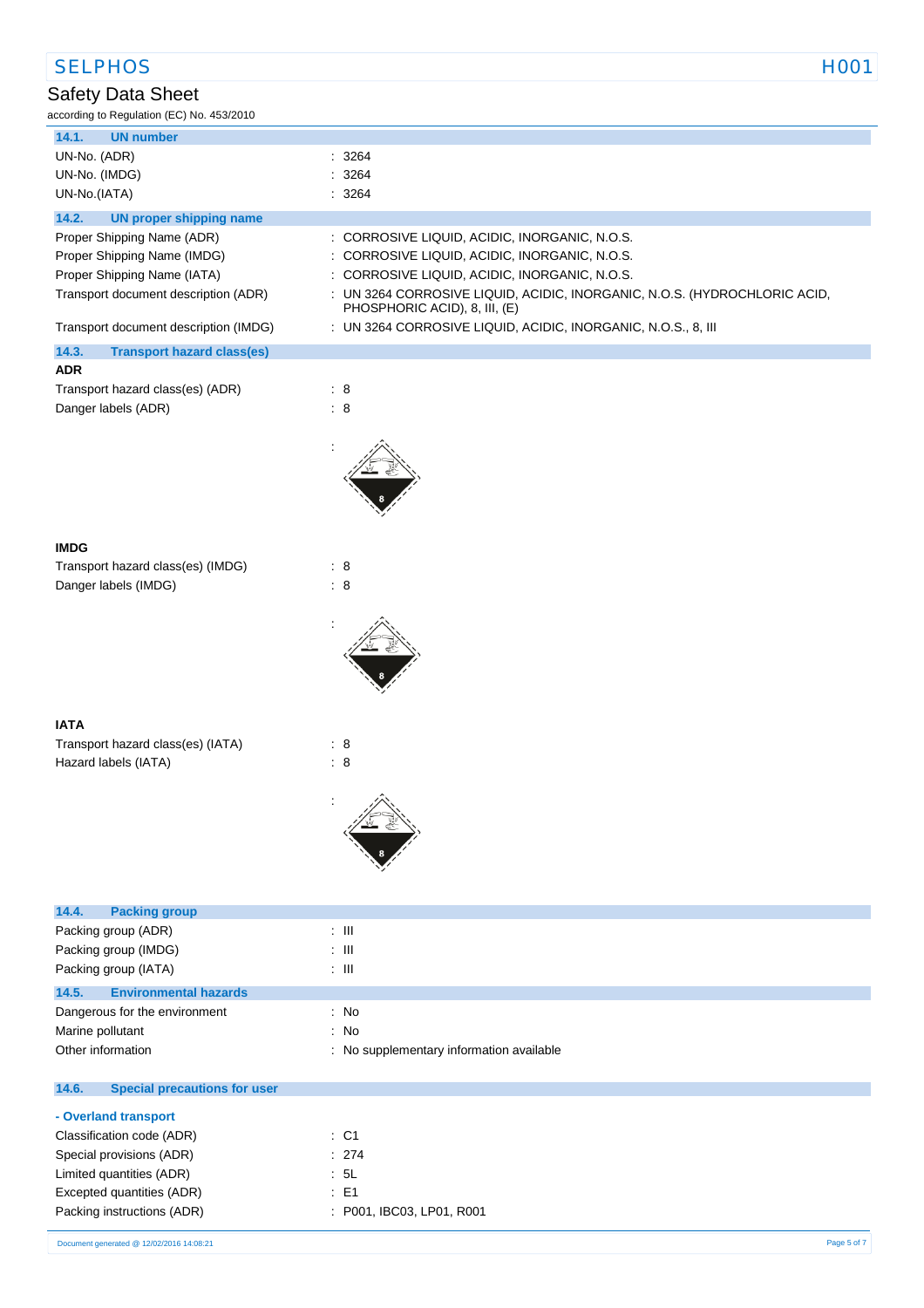### SELPHOS FOR THE SELPHOS AND THE SELPHOS

### Safety Data Sheet

according to Regulation (EC) No. 453/2010

| Mixed packing provisions (ADR)                               |                      | MP19              |
|--------------------------------------------------------------|----------------------|-------------------|
| Portable tank and bulk container instructions<br>(ADR)       | ÷                    | T7                |
| Portable tank and bulk container special<br>provisions (ADR) |                      | $:$ TP1, TP28     |
| Tank code (ADR)                                              |                      | L <sub>4</sub> BN |
| Vehicle for tank carriage                                    | ÷                    | AT                |
| Transport category (ADR)                                     |                      | 3                 |
| Special provisions for carriage - Packages<br>(ADR)          |                      | V <sub>12</sub>   |
| Hazard identification number (Kemler No.)                    | İ                    | 80                |
| Orange plates                                                | $\ddot{\phantom{a}}$ | $\frac{80}{3264}$ |
|                                                              |                      |                   |
| Tunnel restriction code (ADR)                                | İ                    | E                 |
| EAC code                                                     | t                    | 2X                |
| APP code                                                     |                      | в                 |
| - Transport by sea                                           |                      |                   |
| Special provisions (IMDG)                                    | ÷                    | 223, 274          |
| Limited quantities (IMDG)                                    |                      | 5L                |
| Excepted quantities (IMDG)                                   |                      | E <sub>1</sub>    |
| Packing instructions (IMDG)                                  | $\vdots$             | P001, LP01        |
| IBC packing instructions (IMDG)                              | ÷                    | IBC03             |
| Tank instructions (IMDG)                                     |                      | T7                |
| Tank special provisions (IMDG)                               |                      | <b>TP1, TP28</b>  |
| EmS-No. (Fire)                                               | ÷                    | F-A               |
| EmS-No. (Spillage)                                           |                      | S-B               |
| Stowage category (IMDG)                                      |                      | A                 |
| - Air transport                                              |                      |                   |
| PCA Excepted quantities (IATA)                               |                      | E1                |
| PCA Limited quantities (IATA)                                |                      | Y841              |
| PCA limited quantity max net quantity (IATA)                 | t                    | 1L                |
| PCA packing instructions (IATA)                              |                      | 852               |
| PCA max net quantity (IATA)                                  |                      | 5L                |
| CAO packing instructions (IATA)                              | ÷                    | 856               |
| CAO max net quantity (IATA)                                  |                      | 60L               |
| Special provisions (IATA)                                    |                      | A <sub>3</sub>    |
| ERG code (IATA)                                              |                      | 8L                |
|                                                              |                      |                   |

**14.7. Transport in bulk according to Annex II of MARPOL 73/78 and the IBC Code**

IBC code : Not applicable.

## **SECTION 15: Regulatory information**

**15.1. Safety, health and environmental regulations/legislation specific for the substance or mixture**

**15.1.1. EU-Regulations** 

Contains no substances with Annex XVII restrictions Contains no substance on the REACH candidate list Contains no REACH Annex XIV substances

#### **15.1.2. National regulations**

#### **Germany** VwVwS Annex reference

| : Water hazard class (WGK) 1, slightly hazardous to water (Classification according to VwVwS, |
|-----------------------------------------------------------------------------------------------|
| Annex 4)                                                                                      |

12th Ordinance Implementing the Federal Immission Control Act - 12.BImSchV

: Is not subject of the 12. BlmSchV (Hazardous Incident Ordinance)